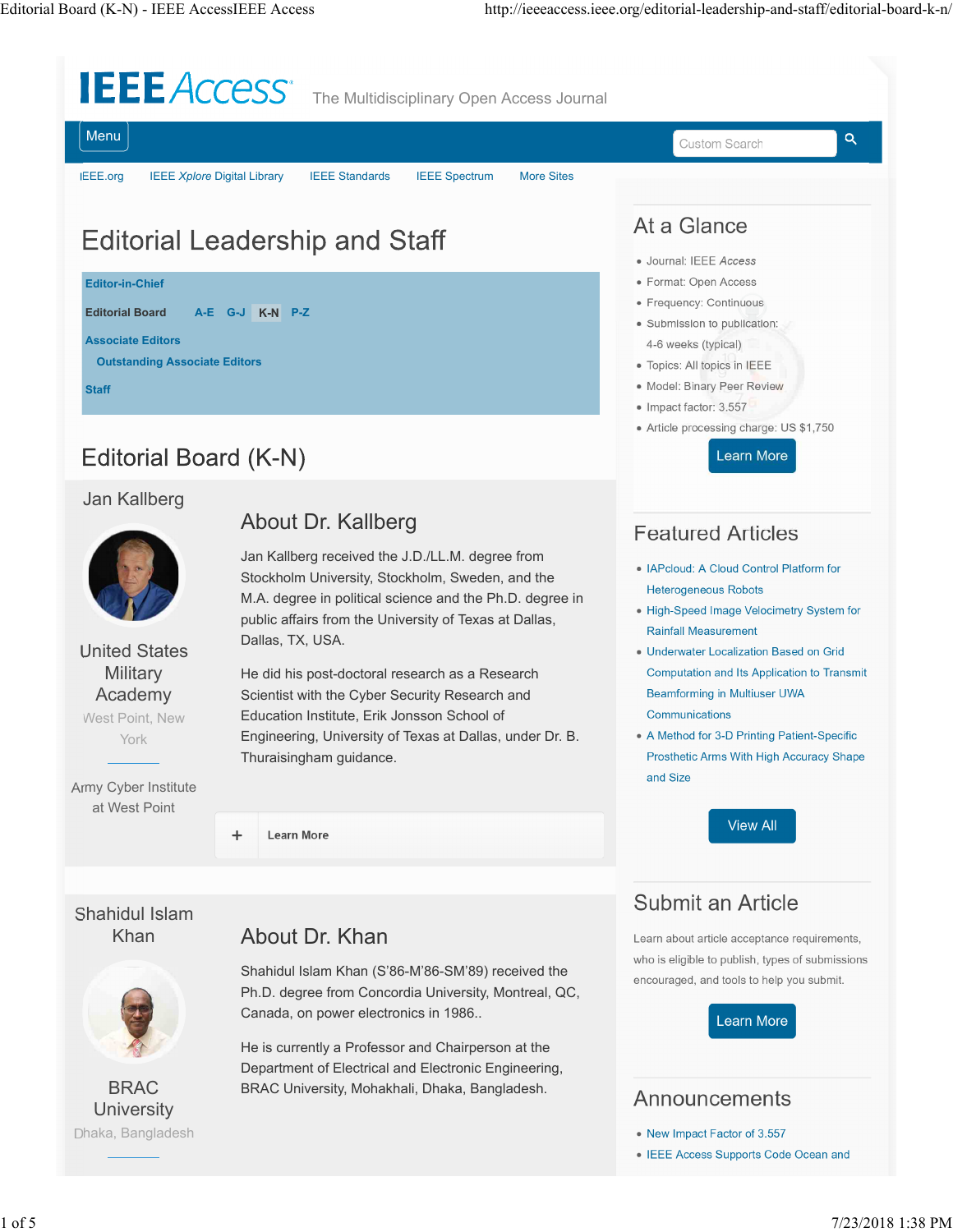

## About Dr. Laskar

Joy Laskar received his B.Sc. in Computer Engineering from Clemson University and the M.Sc. and Ph.D.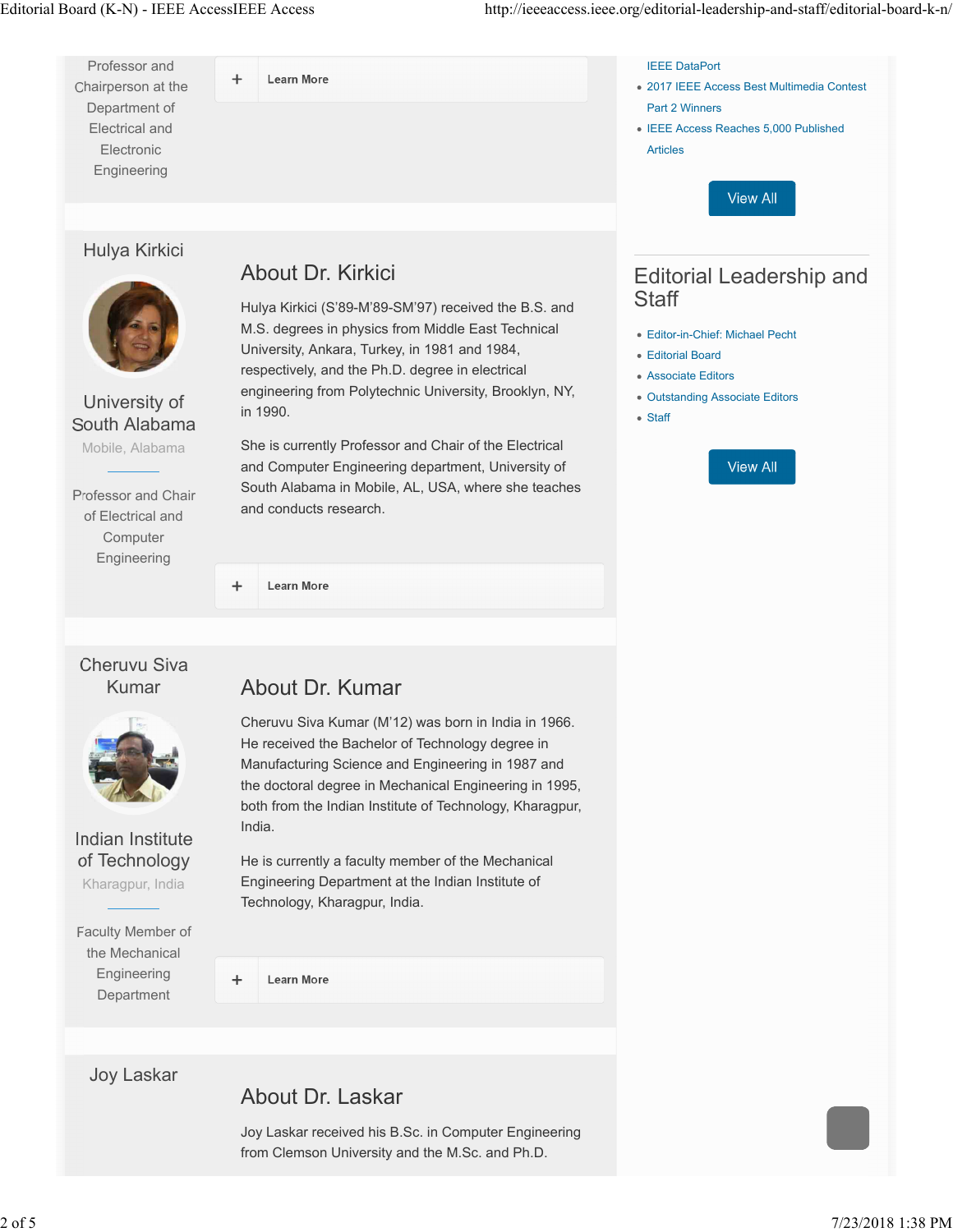

degrees from the University of Illinois at Urbana-Champaign. Dr. Laskar is currently the Senior Vice President/CTO of Maja Systems and a partner at Anayas360, an advisory group in Silicon Valley.

Maja Systems Milpitas, California

| + | <b>Learn More</b> |  |
|---|-------------------|--|

#### Senior Vice-President and Chief Technology **Officer**

## Gianluca Lazzi



### University of Southern **California** Los Angeles,

**California** 

Provost Professor of Ophthalmology and Electrical Engineering



Gianluca Lazzi (S'94–M'95–SM'99–F'08) received the Dr.Eng. degree in electronics from the University of Rome "La Sapienza," Rome, Italy, in 1994, and the Ph.D. degree in electrical engineering from the University of Utah, Salt Lake City, UT, USA, in 1998.

He is a Provost Professor of Ophthalmology and Electrical Engineering at University of Southern California.

| <b>Learn More</b> |  |  |  |
|-------------------|--|--|--|
|-------------------|--|--|--|

 $\ddot{}$ 

### Victor Leung



The University of British Columbia

Vancouver, British Columbia

> Professor of Electrical and Computer

# About Dr. Leung

Victor C. M. Leung is a Professor of Electrical and Computer Engineering and holder of the TELUS Mobility Research Chair at the University of British Columbia.

 $\ddot{}$ **Learn More**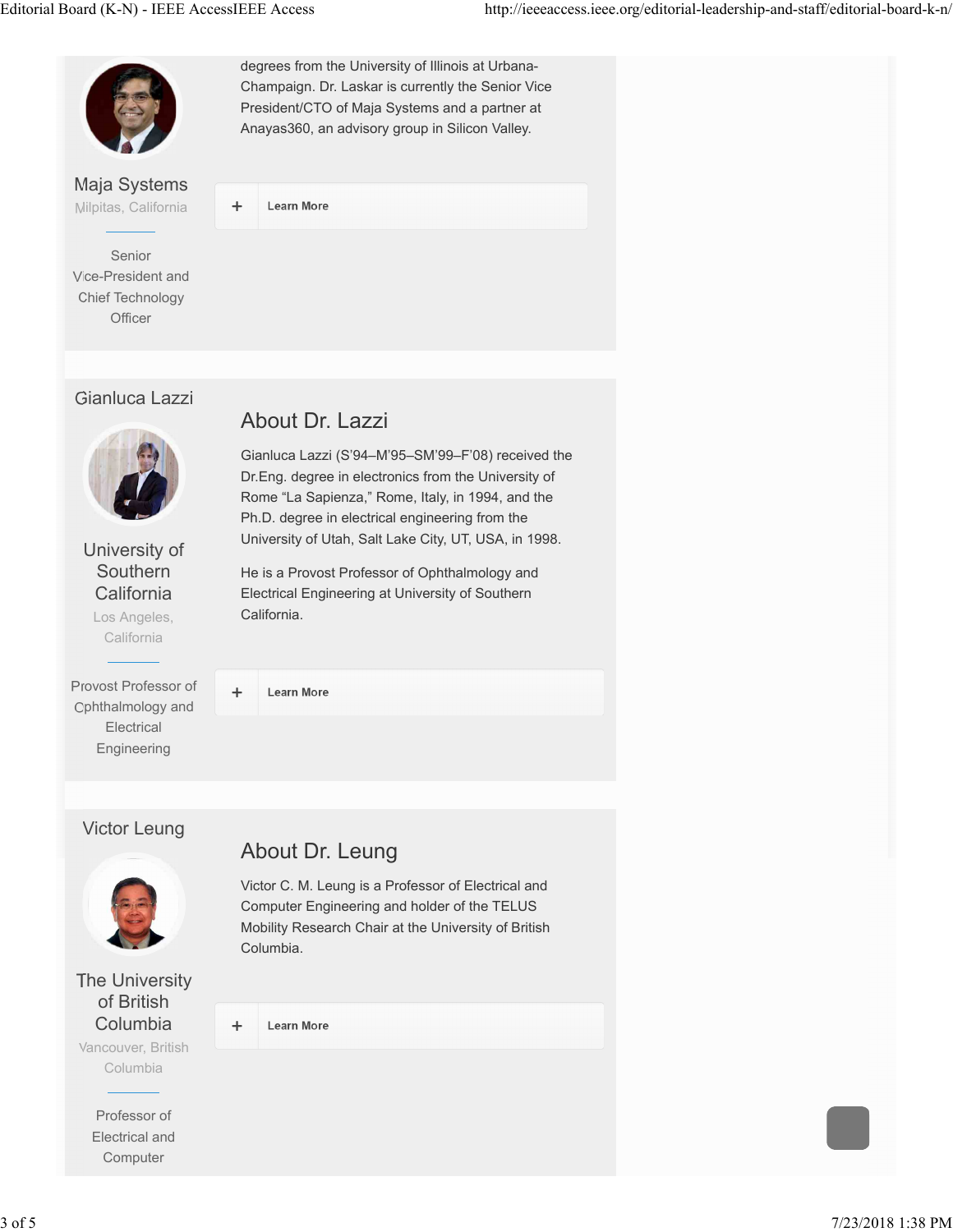Engineering

### Qilian Liang



University of Texas at Arlington Arlington, Texas

**Distinguished** University Professor

## About Dr. Liang

Qilian Liang is a Distinguished University Professor at the Department of Electrical Engineering, University of Texas at Arlington. He received his PhD degree from University of Southern California in Electrical Engineering in 2000.

| ÷ | <b>Learn More</b> |  |
|---|-------------------|--|

### Yilu Liu



#### University of **Tennessee** Knoxville, **Tennessee**

Governor's Chair Professor

## About Dr. Liu

Yilu Liu received the M.S. and Ph.D. degrees in electrical engineering from The Ohio State University, Columbus, in 1986 and 1989, respectively.

She is currently a Governor's Chair Professor with the University of Tennessee, Knoxville, and the Oak Ridge National Laboratory (ORNL), Oak Ridge, TN. She is also the Deputy Director of the DOE/NSF-co-funded engineering research Center for Ultra-Wide-Area Resilient Electric Energy Transmission Networks.

**Learn More** 

 $\ddot{}$ 

#### Jian-Yu Lu



### The University of Toledo Toledo, Ohio

Professor with the

## About Dr. Lu

Jian-Yu Lu (S'86-M'88-SM'99-F'08) received the B.S. degree in 1982 from Fudan University, Shanghai, China; the M.S. degree in 1985 from Tongji University, Shanghai, China; and the Ph.D. degree in 1988 from Southeast University, Nanjing, China.

He was a postdoctoral research fellow from 1988-1990 at Mayo Clinic/Mayo Medical School, Rochester, MN, USA. Dr. Lu became a full professor at The University of Toledo (UT), Toledo, OH, USA, in 1997 and an